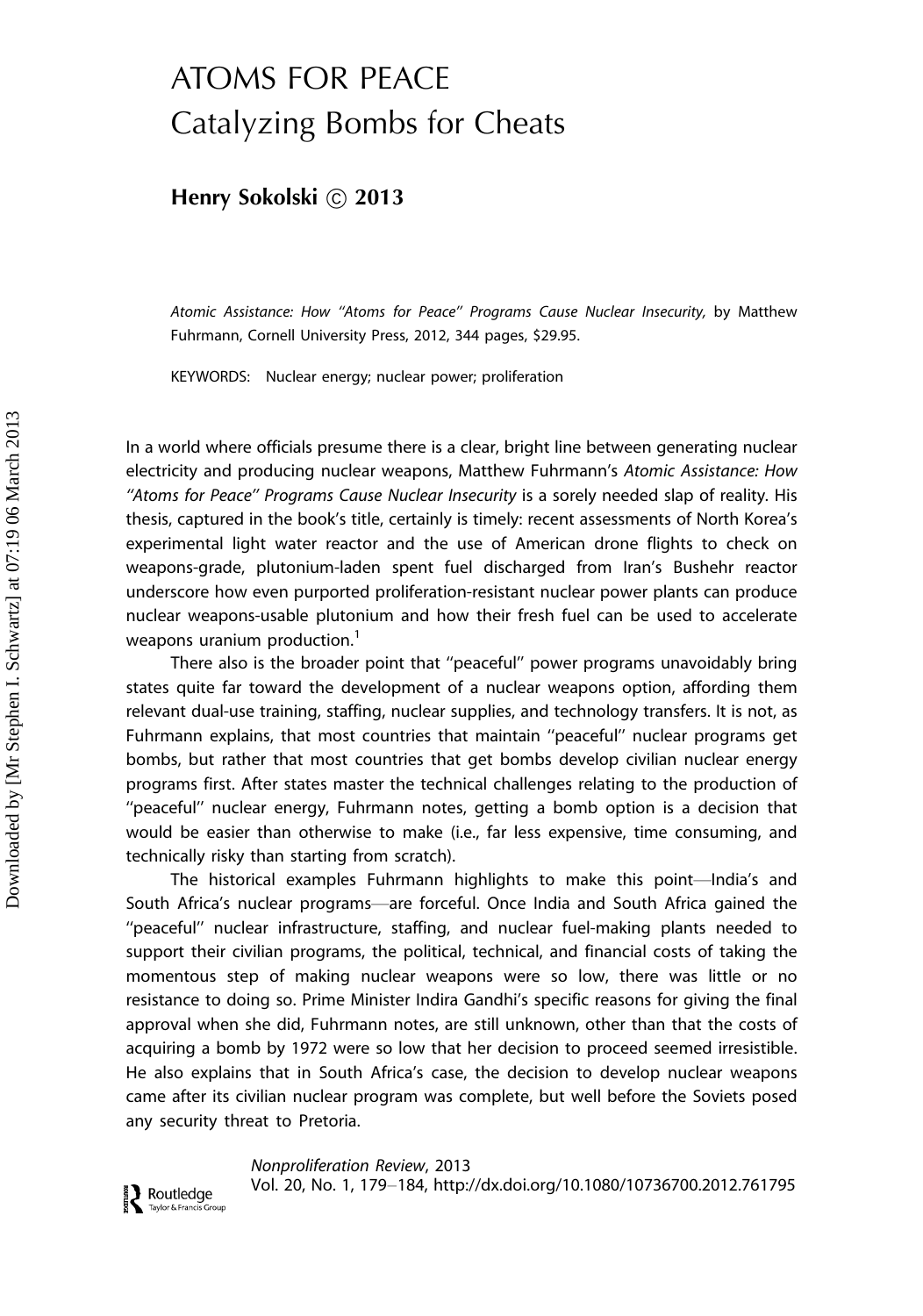This may not sit well with academics and officials who insist that the ultimate way to stem proliferation is to reduce the security threats that encourage proliferators to acquire nuclear weapons. Their case is tautologically sensible. Yet Fuhrmann's analysis suggests that other, less pressing factors can also tip the scales prompting states to go nuclear.

Fuhrmann's proof here (both historical and statistical) is new. Long ago, however, many sensible officials presumed the same point. As Fuhrmann himself notes, in May 1968, a member of the State Department's policy planning staff, Richard Rosecrance, explained to Secretary of State Dean Rusk that building a civilian nuclear program makes it ''possible for a nation to proceed a considerable distance toward a bomb capability, to achieve an advanced state of nuclear 'pregnancy.''' Negotiators of the Treaty on the Non-Proliferation of Nuclear Weapons (NPT) also focused on this point. When Irish Foreign Minister Frank Aiken first proposed the NPT half a decade before, he emphasized that the nuclear power reactors so many states wanted to build were virtually indistinguishable from military plutonium production plants. Because of this, Aiken warned, implementation of any nonproliferation treaty would require extremely intrusive inspections to verify against military diversions. Later, other NPT negotiators, including Swedish representative Alva Myrdal, urged limits be placed on the spread of nuclear fuel-making technologies lest the promotion of "peaceful" nuclear energy be an engine for nuclear weapons proliferation.<sup>2</sup>

Ms. Myrdal and other key NPT negotiators had reason to know how tight the link between nuclear power and nuclear weapons might be. Sweden, Italy, Switzerland, and India secretly were considering or developing covert nuclear weapons programs that exploited civilian nuclear energy plants. These reactors would be connected to these states' civilian electrical grids. Exploiting reactors to make bomb material and electricity was a standard approach also taken by states that already had nuclear weapons. The United States operated a dual-use reactor in Richland, Washington. The United Kingdom operated a similar machine at Calder Hall, and the Soviet Union had multiple dual-use reactors, the Reaktor Bolshoi Moschnosti Kipyashchiy, or RBMK.<sup>3</sup>

At the time, this nuclear duality was discussed in more than a few published works. In 1965, Princeton University Press published Lawrence Scheinman's Atomic Energy Policy in France under the Fourth Republic, which detailed how French officials incrementally reached their country's decision to acquire nuclear weapons. First, they established a plutonium-producing civilian nuclear program that produced electricity. Then, they separated plutonium usable for making bombs and stockpiled it. Finally, after the 1956 Suez crisis, when acquiring nuclear weapons was technically and financially relatively easy to accomplish, they decided to produce nuclear weapons.<sup>4</sup>

In addition to Scheinman's excellent history, an extensive nuclear proliferation literature clearly identified the link between nuclear power and nuclear weapons. Among the most prescient were Leonard Beaton's Must the Bomb Spread?, Mason Willrich's Non-Proliferation Treaty: Framework for Nuclear Arms Control, and Victor Gilinsky's pathbreaking analyses for the RAND Corporation's nuclear proliferation project.<sup>5</sup> All of these studies, published between 1965 and 1970, warned that the spread of large civilian nuclear programs would only increase the risks of nuclear weapons proliferation. To be sure, most of the analyses and statements made regarding the nuclear proliferation dangers of nuclear power necessarily were more foreboding warnings than they were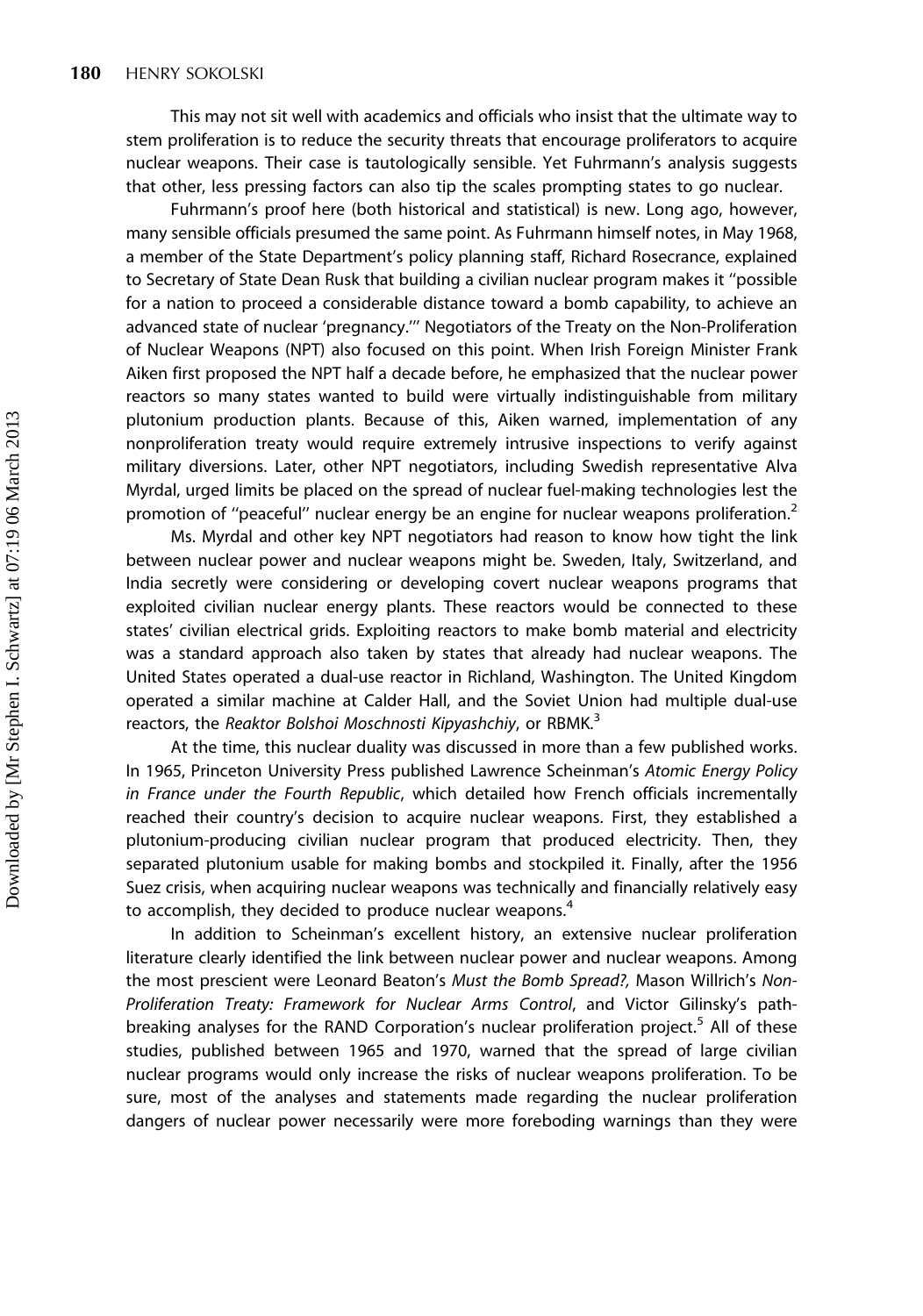clear evidence. Truly dedicated civilian nuclear reactors, after all, were few and far between before the 1960s.

Yet, following India's 1974 test of a "peaceful" nuclear explosive—which exploited Canadian and US civilian nuclear cooperative assistance—speculation became all too real. Clearly, there was a major misunderstanding about what the United States, Canada, and India understood to be ''peaceful'' when India agreed not to use the nuclear aid for military purposes.<sup>6</sup> This forced the United States and Canada to reexamine their nuclear export policies and to tighten both national and international rules governing such trade.

That was then. Today, however, Washington officials' astonishment regarding the 1974 (and later the l998) Indian tests still raises questions. If the connection between nuclear power and nuclear weapons proliferation and the weaknesses of nuclear controls was so clearly identified and detailed before and after 1974, why did the United States and other nuclear supplier states persist in supplying dual-use nuclear technology internationally? Nuclear supplier states certainly had clear reason (and warnings) to know that it was risky.

The short answer, which Fuhrmann provides in detailed statistical regression and historical analyses, is that nuclear supplier states consciously took these risks to fortify security alliance ties and to cement arms and oil trade deals. These interests, in turn, encouraged officials to downplay the nuclear weapons proliferation risks and to oversell the effectiveness of whatever nuclear safeguards were available.

One can clearly see this with US nuclear assistance to Iran—under Mohammad Reza Shah Pahlavi-in the l960s and 1970s (part of a US bid to make Iran the US proxy in the Persian Gulf and to help assure US energy security), and with US nuclear cooperation with India in the l960s and today (designed, respectively to draw India out of the Soviet orbit, and to help India serve as a balance against America's potential adversary, China). Similarly, Fuhrmann details how French, Italian, and Brazilian nuclear assistance to Iraq was driven by hopes to secure arms and oil trade as much as Chinese nuclear assistance to Pakistan has been driven by China's desire to counterbalance India.

For many policy insiders, Fuhrmann's discovery that states frequently fail to realize their ulterior motives in exporting dual-use nuclear technology would hardly be surprising. Nor would it startle them that international nuclear safeguards are not as effective as they need to be. Why, then, are Fuhrmann's statistical and historical clarifications of these points necessary and useful? They help counterbalance two disturbing trends.

The first of these is the premature policy fatalism (aka ''realism'') that increasingly pervades implementation of the nuclear nonproliferation policies of the United States and its allies. This outlook presumes the spread of dual-use nuclear technology is inevitable as states strain to achieve energy security and to prevent global warming. It also assumes nuclear supplier states have a legal obligation under the NPT to share any nuclear technology if it has a conceivable ''peaceful'' application, is declared, and is occasionally inspected. Such sharing, it is argued, is necessary to maintain the NPT ''bargain'' struck to get states to forswear acquiring nuclear weapons.

That this ''obligation'' (along with the NPT pledge to disarm), is a questionable, selfdefeating interpretation of the NPT or that there currently may be cheaper, quicker, nonnuclear ways to reduce carbon emissions and increase energy security are all points that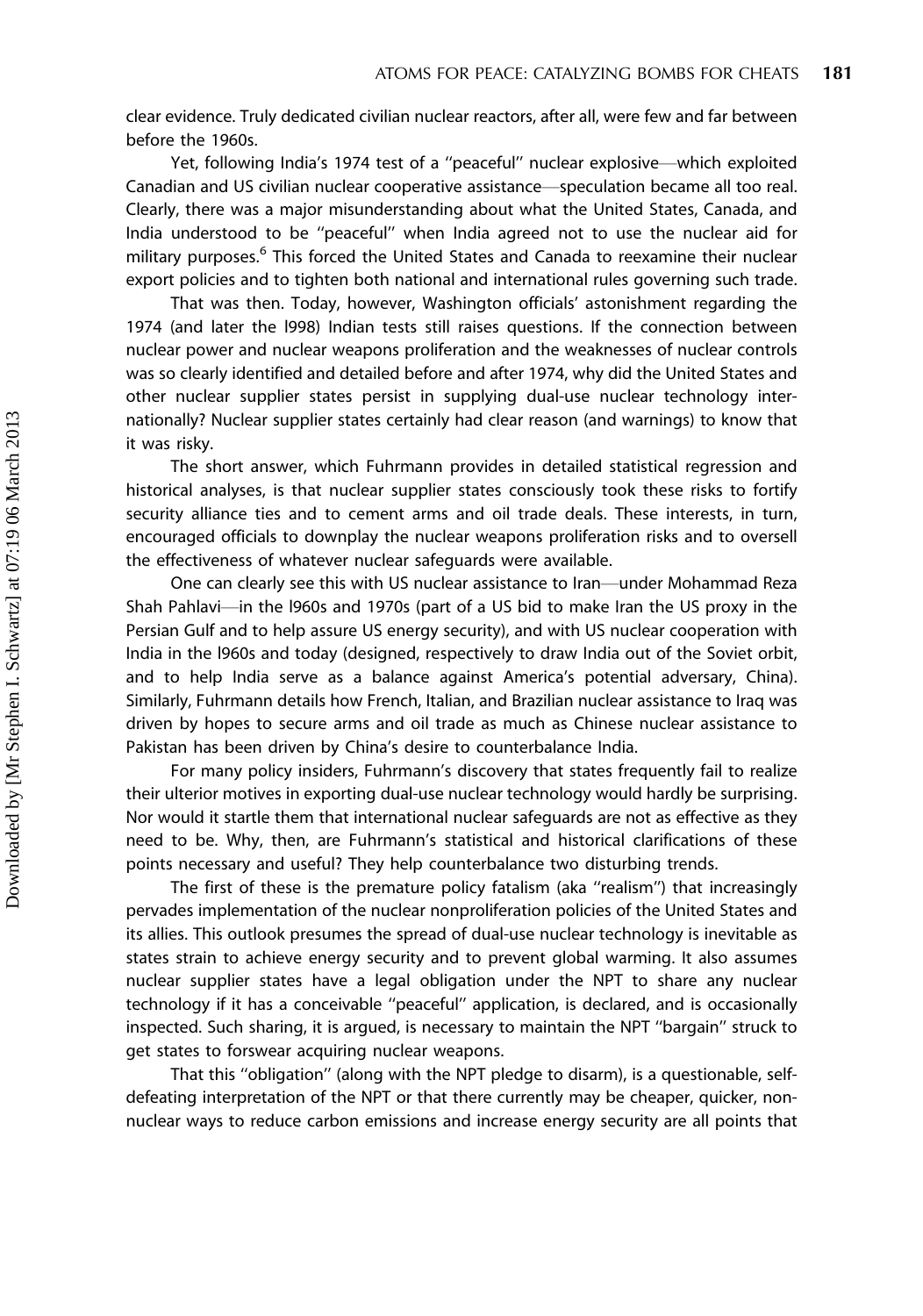are downplayed or ignored.<sup>7</sup> Yet, as Fuhrmann points out, there are very real nuclear weapons proliferation risks attendant to expanding existing nuclear assistance programs and these can only be dealt by implementing much tougher nuclear rules, several of which Fuhrmann details in his book's conclusion.

The second worrisome trend that makes Fuhrmann's book all too relevant is the increasing academic fascination with arguments that nuclear proliferation can reduce military miscalculation and war. The latest version of this old saw is that nonproliferation efforts (e.g., against Iraq and Iran), in fact, encourage wars and harm economic development, whereas tolerating nuclear proliferation is more likely to promote just the opposite.

Much of this new wisdom seems over argued. More important, there is good reason to conclude it is wrong. Again, Fuhrmann's own analysis of the number of times states have planned or launched preemptive attacks against military and supposedly ''peaceful'' nuclear plants tells quite a tale. None of these stories—whether it be of US, Iranian, or Israeli strikes against Iraq's safeguarded reactor at Osirak, or of current Israeli and US military threats against Iran's nuclear program—bolsters the notion that increasing the number of states operating nuclear plants will produce more peace. Getting to the point where one has a nuclear bomb is actually a risky journey that could well prompt acts of war.

All of this brings us back to the need for much tougher nuclear controls over civilian nuclear activities. Fuhrmann lists several that make perfect sense. If one continues to offer nuclear assistance, he recommends that it should not be done to promote grand strategy (e.g., in the case of US and Russian nuclear assistance to India) over nonproliferation. His calls for demanding more intrusive inspections and to limit the amount of training and technology transfers in any future nuclear cooperative endeavors also make sense, as do his recommendations for tougher enforcement of the NPT and raising the costs of withdrawing from the treaty.

These recommendations are a start. If we are to believe the rest of Fuhrmann's sound analysis, though, much more would have to be tackled to make the world safe for nuclear power's expansion. In specific, we should redraw the line between nuclear activities and materials that are safe (i.e., so distant from nuclear bomb making as to allow for inspections that could warn of possible military diversions in time to prevent them from producing a bomb) and those that are not.

Enriching uranium in a 1945 gaseous diffusion plant would be nearly impossible to hide today. Also, it takes nearly a year after one starts such a plant to produce one bomb's worth of weapons-grade plutonium and some time to move from enriching at low levels to producing weapon-grade uranium. As such, one might be able to detect a good number of illicit nuclear activities in a timely manner in the case of gaseous diffusion plants. Timely detection or warning, however, is not possible with the latest centrifuge and laser-based uranium enrichment technologies.

One could also argue that, since it is nearly impossible to detect covert enrichment or reprocessing plants reliably, far more than International Atomic Energy Agency Additional Protocol inspections need to be in place to safeguard large reactors. After all, most ''peaceful'' reactors use low-enriched uranium that can be enriched to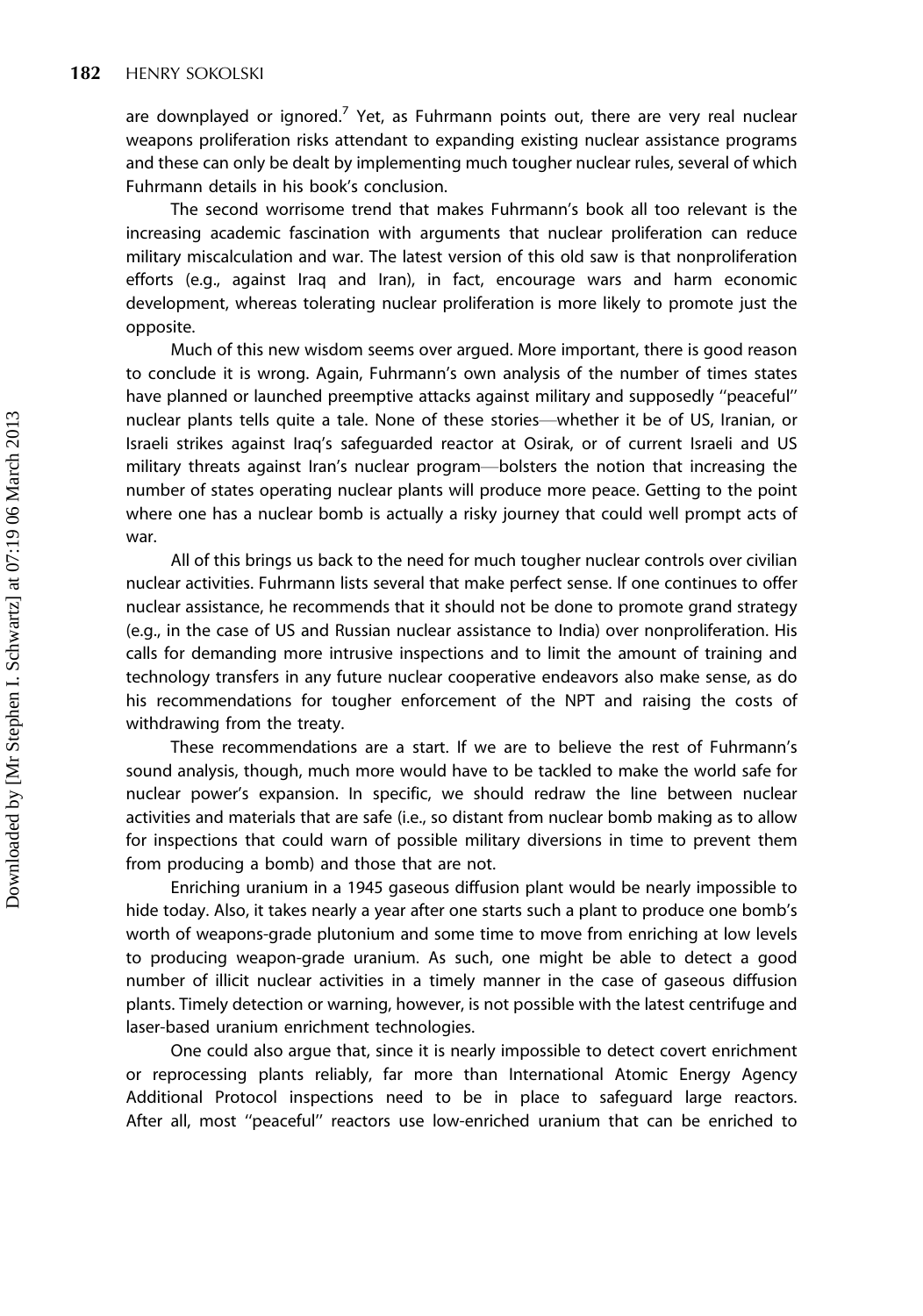weapon-grade. These reactors also produce nuclear weapons usable plutonium that can be chemically separated out relatively quickly. $8$  Indeed, this is the argument for doing more to promote international adoption of the ''gold standard'' of nonproliferation conditions, those contained in the US-United Arab Emirates nuclear cooperation agreement of 2009. $9$  In the very hardest cases, like North Korea, though, it may be necessary simply to refuse any offers of nuclear assistance.

Amplifying these points, however, is hardly as important to nonproliferation's future as conveying what the dangers of spreading ''peaceful'' nuclear technology are. In this regard, one of the very best places to begin is Atomic Assistance.

## **NOTES**

- 1. See David Albright and Christina Walrond, North Korea's Estimated Stocks of Plutonium and Weapon-Grade Uranium, Institute for Science and International Security, August 16, 2012, <[http://isis-online.org/](http://isis-online.org/uploads/isis-reports/documents/dprk_fissile_material_production_16Aug2012.pdf) [uploads/isis-reports/documents/dprk\\_fissile\\_material\\_production\\_16Aug2012.pdf](http://isis-online.org/uploads/isis-reports/documents/dprk_fissile_material_production_16Aug2012.pdf)-; Jay Solomon and Julian E. Barnes, "U.S. Raises Monitoring of Iranian Reactor," Wall Street Journal, December 2, 2012, p. 1, <<http://online.wsj.com/article/SB10001424127887323717004578155510372482102.html>>; and "From Bushehr to the Bomb: Add Plutonium to Iran's Nuclear Weapons Risks," Wall Street Journal, December 5, 2012, B<http://online.wsj.com/article/SB10001424127887324355904578159550372337228.html>-.
- 2. See ''Statement by the Irish Foreign Minister [Aiken] to the First Committee of the General Assembly, November 6, 1962,'' in US Arms Control and Disarmament Agency, Documents on Disarmament, 1962 (Washington, DC: GPO, 1962), pp. 1025-28, and ''Statement by the Swedish Representative [Alva Myrdal] to the Eighteen National Disarmament Committee: Nonproliferation of Nuclear Weapons, October 3, 1967,'' Documents on Disarmament, 1967 (Washington, DC: GPO, 1967), p. 444.
- 3. On these points, see 50 Years of Public Power (Energy Northwest, 2007), <[www.energy-northwest.com/](http://www.energy-northwest.com/downloads/EN_Annual_Report_2007_small.pdf) [downloads/EN\\_Annual\\_Report\\_2007\\_small.pdf](http://www.energy-northwest.com/downloads/EN_Annual_Report_2007_small.pdf)>; "RBMK Reactor," GlobalSecurity.org, <[www.global](http://www.globalsecurity.org/wmd/world/russia/rbmk.htm)[security.org/wmd/world/russia/rbmk.htm](http://www.globalsecurity.org/wmd/world/russia/rbmk.htm) $>$ ; Central Intelligence Agency, "The French Nuclear Reactor Fuel Reprocessing Program: An Intelligence Assessment,'' September 1984, approved for release July 1992, <[www.gwu.edu/](http://www.gwu.edu/~nsarchiv/NSAEBB/NSAEBB184/FR30.pdf) ~ [nsarchiv/NSAEBB/NSAEBB184/FR30.pdf](http://www.gwu.edu/~nsarchiv/NSAEBB/NSAEBB184/FR30.pdf)>; Paul Brown, "First Nuclear Power Plant to Close," Guardian, March 21, 2010, <[www.guardian.co.uk/2003/mar/21/nuclear.world](http://www.guardian.co.uk/2003/mar/21/nuclear.world)>; The Nuclear Weapon Archive, "British Nuclear Facilities," <[http://nuclearweaponarchive.org/Uk/UKFacility.](http://nuclearweaponarchive.org/Uk/UKFacility.html) [html](http://nuclearweaponarchive.org/Uk/UKFacility.html)>; and Zia Mian, A.H. Nayyar, R. Rajaraman, and M.V. Ramana, "Fissile Materials in South Asia and the Implications of the US-India Nuclear Deal," International Panel on Fissile Materials Research Report, September 2006, <[www.fissilematerials.org/library/southasia.pdf](http://www.fissilematerials.org/library/southasia.pdf)>.
- 4. Lawrence Scheinman, Atomic Energy Policy in France under the Fourth Republic (Princeton, NJ: Princeton University Press, 1965).
- 5. Leonard Beaton, Must the Bomb Spread? (Harmondsworth, UK: Penguin Books, 1966); Mason Willrich, Non-proliferation Treaty: Framework for Nuclear Arms Control (Charlottesville, VA: The Michie Co., 1969); and Victor Gilinsky and William Hoehn, Nonproliferation Treaty Safeguards and the Spread of Nuclear Technology (Santa Monica, CA: RAND Corporation, May 1970, R-501), <[www.rand.org/pubs/reports/](http://www.rand.org/pubs/reports/2006/R501.pdf) [2006/R501.pdf](http://www.rand.org/pubs/reports/2006/R501.pdf)>.
- 6. For more on this, see Roberta Wohlstetter, ''The Buddha Smiles'': Absent-Minded Peaceful Aid and the Indian Bomb (Marina del Rey, CA: Pan Heuristics, May 1977), <[www.albertwohlstetter.com/writings/](http://www.albertwohlstetter.com/writings/19771100-RW-BuddhaSmiles-Revised.pdf) [19771100-RW-BuddhaSmiles-Revised.pdf](http://www.albertwohlstetter.com/writings/19771100-RW-BuddhaSmiles-Revised.pdf)>.
- 7. This popular interpretation of the NPT is referred to as the ''three pillars of the NPT.'' On its rebuttable quality and that of the environmental and energy security arguments made to promote new nuclear power plant construction, see John W. Rowe, ''Energy Policy: Above All, Do No Harm,'' presentation made before the American Enterprise Institute, Washington, DC, March 8, 2011, <[www.exeloncorp.](http://www.exeloncorp.com/assets/newsroom/speeches/docs/spch_Rowe_AEI2011.pdf) [com/assets/newsroom/speeches/docs/spch\\_Rowe\\_AEI2011.pdf](http://www.exeloncorp.com/assets/newsroom/speeches/docs/spch_Rowe_AEI2011.pdf)-; Henry Sokolski, ''Needed: A New Narrative for Peaceful Nuclear Energy," in Henry Sokolski, ed., Nuclear Nonproliferation: Moving Beyond Pretense (Arlington, VA: The Nonproliferation Policy Education Center, 2012), pp. 1–10, <[www.npolicy.](http://www.npolicy.org/userfiles/image/oving%2520Beyond%2520Pretense%2520Introduction(2).pdf) [org/userfiles/image/oving%20Beyond%20Pretense%20Introduction\(2\).pdf](http://www.npolicy.org/userfiles/image/oving%2520Beyond%2520Pretense%2520Introduction(2).pdf)-; and Henry Sokolski, ''The